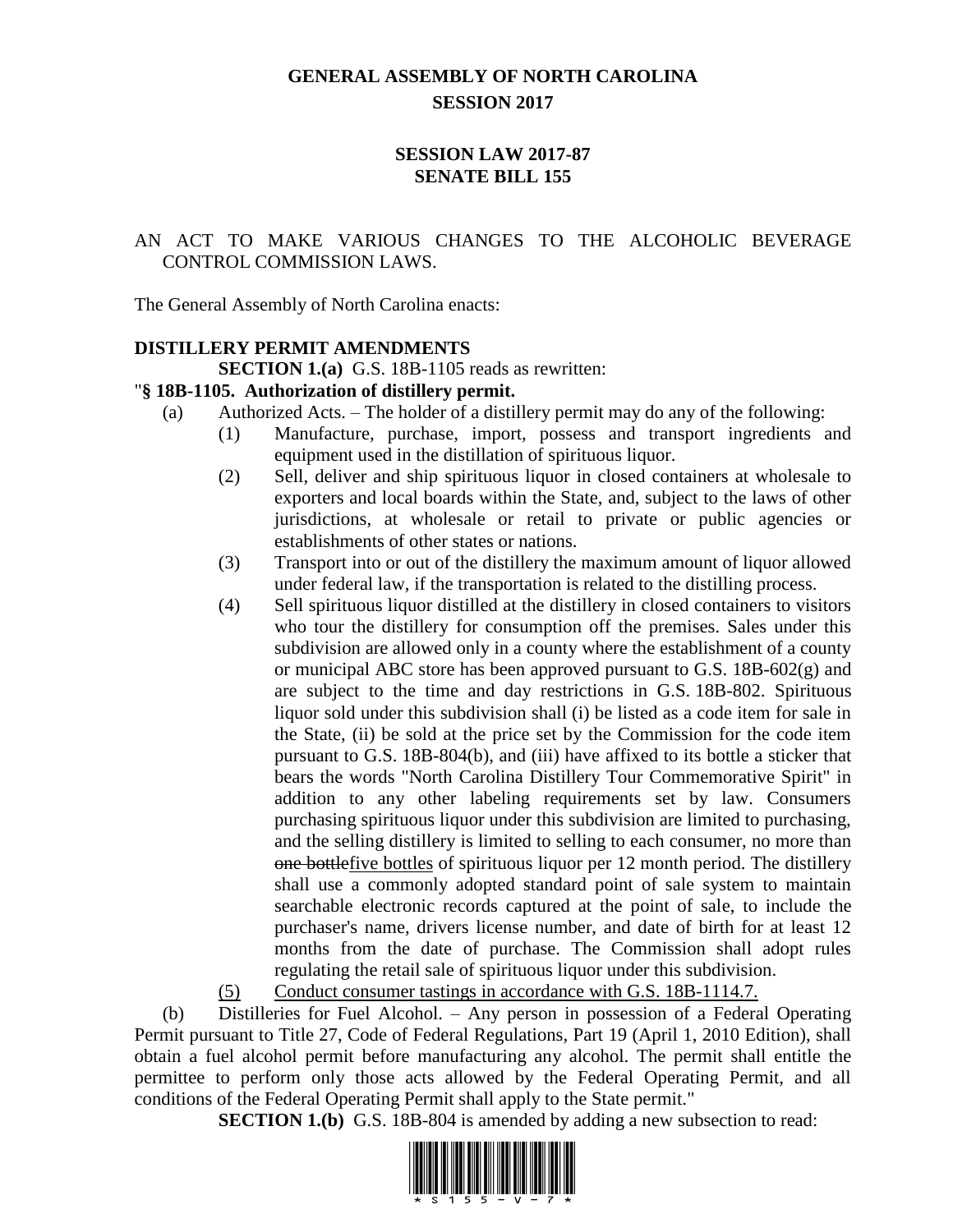### "**§ 18B-804. Alcoholic beverage pricing.**

(a) Uniform Price of Spirituous Liquor. – The retail price of spirituous liquor sold in ABC stores and permitted distilleries shall be uniform throughout the State, unless otherwise provided by the ABC law.

(b) Sale Price of Spirituous Liquor. – The sale of spirituous liquor, including antique spirituous liquor, sold at the uniform State price shall consist of the following components:

- (1) The distiller's or the antique spirituous liquor seller's price.
- (2) The freight and bailment charges of the State warehouse as determined by the Commission.
- (3) A markup for local boards as determined by the Commission.
- (4) The tax levied under G.S. 105-113.80(c), which shall be levied on the sum of subdivisions  $(1)$ ,  $(2)$ , and  $(3)$ .
- (5) An additional markup for local boards equal to three and one-half percent (3  $1/2\%$ ) of the sum of subdivisions  $(1)$ ,  $(2)$ , and  $(3)$ .
- (6) A bottle charge of one cent  $(1\psi)$  on each bottle containing 50 milliliters or less and five cents  $(5¢)$  on each bottle containing more than 50 milliliters.
- (6a) The bailment surcharge.
- (6b) An additional bottle charge for local boards of one cent  $(1¢)$  on each bottle containing 50 milliliters or less and five cents  $(5¢)$  on each bottle containing more than 50 milliliters.
- (7) A rounding adjustment, the formula of which may be determined by the Commission, so that the sale price will be divisible by five.
- (8) If the spirituous liquor is sold to a mixed beverage permittee for resale in mixed beverages, a charge of twenty dollars (\$20.00) on each four liters and a proportional sum on lesser quantities.
- (9) If the spirituous liquor is sold to a guest room cabinet permittee for resale, a charge of twenty dollars (\$20.00) on each four liters and a proportional sum on lesser quantities.

(b1) Price of Spirituous Liquor Sold at Distillery. – When the holder of a distillery permit sells spirituous liquor distilled at the distillery pursuant to G.S. 18B-1105(a)(4), the retail price of the spirituous liquor shall be the uniform State price set by subsection (a) of this section. However, the holder of the distillery permit shall not be required to remit the components of the price set forth by subdivisions  $(2)$ ,  $(3)$ ,  $(5)$ ,  $(6)$ ,  $(6a)$ ,  $(6b)$ , and  $(7)$  of subsection (b) of this section.

(c) Sale Price of Fortified Wine. – The sale price of fortified wine shall include the tax levied by G.S. 105-113.80(b), as well as State and local sales taxes.

(d) Repealed by Session Laws 1985, c. 59, s. 2."

**SECTION 1.(c)** G.S. 18B-800 reads as rewritten:

### "**§ 18B-800. Sale of alcoholic beverages in ABC stores.**

(a) Spirituous Liquor. – Except as provided in Article  $10$ -Articles 10 and 11 of this Chapter, spirituous liquor may be sold only in ABC stores operated by local boards.

…."

**SECTION 1.(d)** The Alcoholic Beverage Control Commission shall adopt temporary rules to amend its rules consistent with this section.

**SECTION 1.(e)** This section becomes effective July 1, 2017.

## **CREATE SPIRITUOUS LIQUOR SPECIAL EVENT PERMIT TO ALLOW DISTILLERIES TO GIVE FREE TASTINGS**

**SECTION 2.(a)** G.S. 18B-301 reads as rewritten:

"**§ 18B-301. Possession and consumption of fortified wine and spirituous liquor.**

…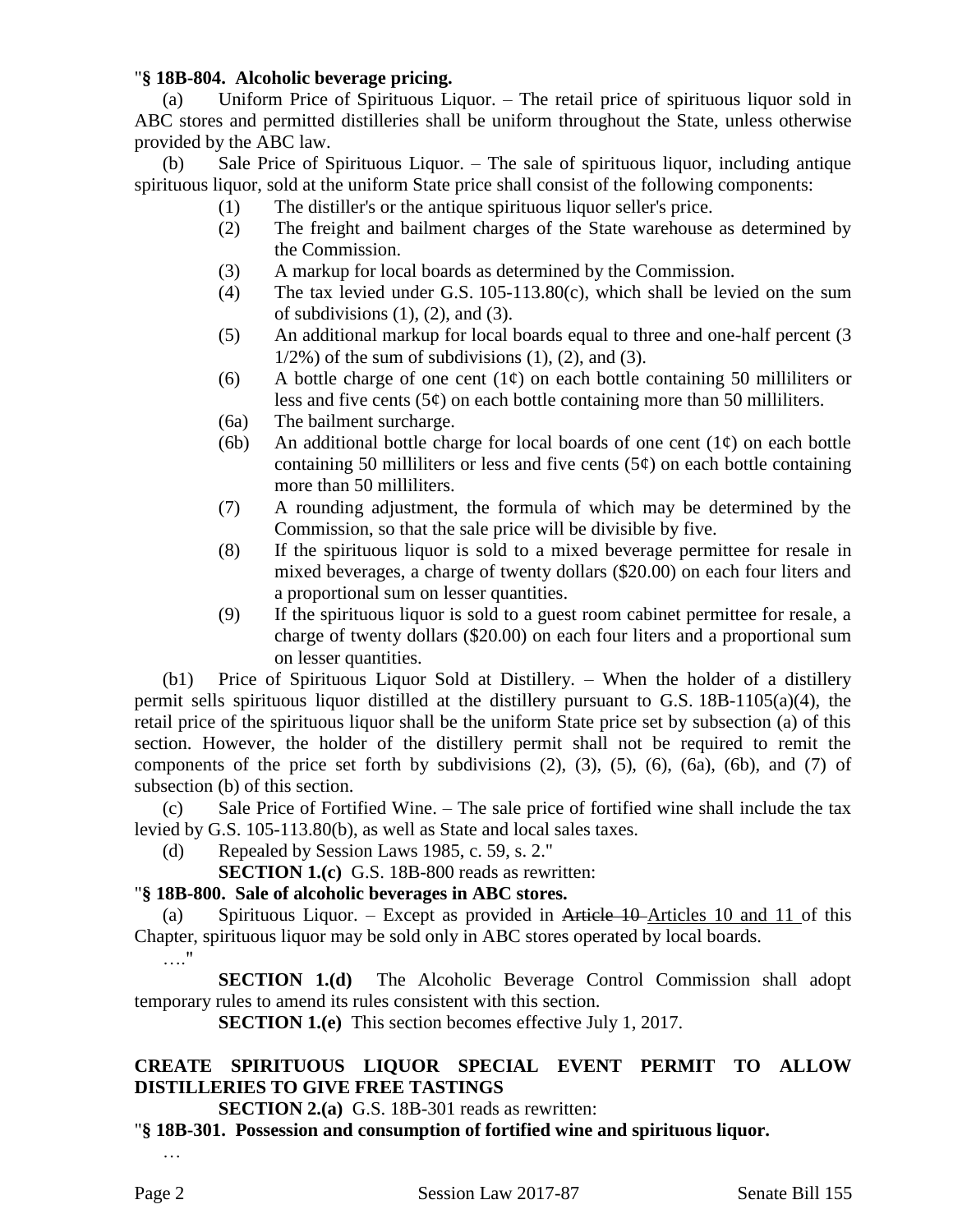(e) Incident to Sale. – It shall be lawful to possess fortified wine and spirituous liquor at any place, such as an ABC store, where possession is a necessary incident to lawful sale. Consumption at such a place shall be unlawful unless the establishment has a permit authorizing consumption on the premises as well as sale.

(f) Unlawful Possession or Use. – As illustration, but not limitation, of the general prohibition stated in G.S. 18B-102(a), it shall be unlawful for:

- (1) Any person to consume fortified wine, spirituous liquor, or mixed beverages or to offer such beverages to another person:person at any of the following places:
	- a. On the premises of an ABC store, orstore.
	- b. Upon any property used or occupied by a local board, orboard.
	- c. On any public road, street, highway, or sidewalk-sidewalk, unless a consumer tasting authorized by G.S. 18B-1114.7 is being conducted.

…."

**SECTION 2.(b)** G.S. 18B-902(d) is amended by adding new subdivisions to read:

"(d) Fees. – An application for an ABC permit shall be accompanied by payment of the following application fee:

- (1) On-premises malt beverage permit \$400.00.
- (2) Off-premises malt beverage permit \$400.00.
- (3) On-premises unfortified wine permit \$400.00.
- (4) Off-premises unfortified wine permit \$400.00.
- (5) On-premises fortified wine permit \$400.00.
- (6) Off-premises fortified wine permit \$400.00.
- (7) Brown-bagging permit \$400.00, unless the application is for a restaurant seating less than 50, in which case the fee shall be \$200.00.
- (8) Special occasion permit \$400.00.
- (9) Limited special occasion permit \$50.00.
- (10) Mixed beverages permit \$1,000.
- $(11)$  Culinary permit \$200.00.
- (12) Unfortified winery permit \$300.00.
- (13) Fortified winery permit \$300.00.
- (14) Limited winery permit \$300.00.
- (15) Brewery permit \$300.00.
- (16) Distillery permit \$300.00.
- $(17)$  Fuel alcohol permit \$100.00.
- (18) Wine importer permit \$300.00.
- (19) Wine wholesaler permit \$300.00.
- (20) Malt beverage importer permit \$300.00.
- (21) Malt beverage wholesaler permit \$300.00.
- (22) Bottler permit \$300.00.
- (23) Salesman permit \$100.00.
- (24) Vendor representative permit \$50.00.
- (25) Nonresident malt beverage vendor permit \$100.00.
- (26) Nonresident wine vendor permit \$100.00.
- (27) Any special one-time permit under G.S. 18B-1002 \$50.00.
- (28) Winery special event permit \$200.00.
- (29) Mixed beverages catering permit \$200.00.
- (30) Guest room cabinet permit \$1,000.
- (31) Liquor importer/bottler permit \$500.00.
- (32) Cider and vinegar manufacturer permit \$200.00.
- (33) Brew on premises permit \$400.00.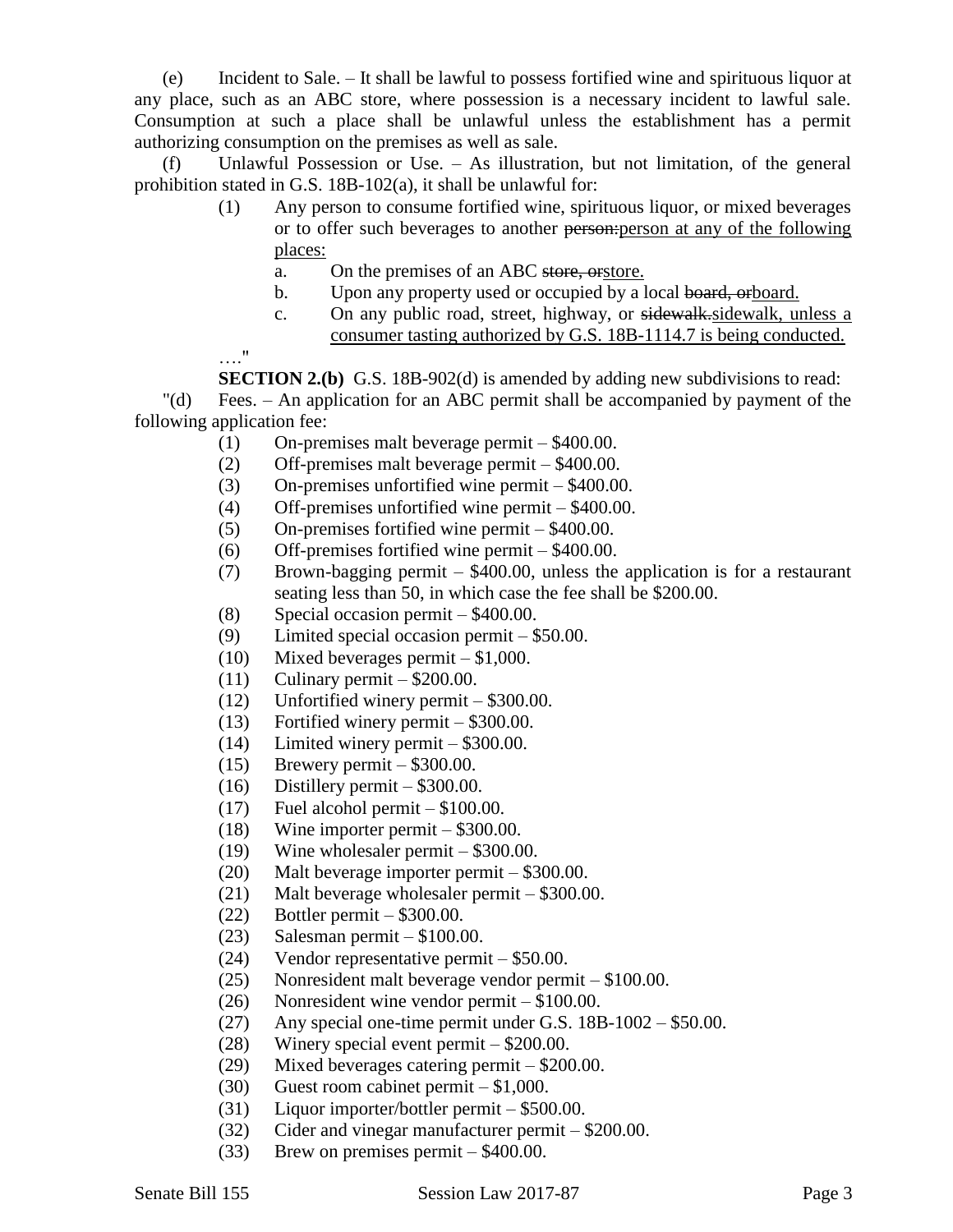- (34) Wine producer permit \$300.00.
- $(35)$  Wine tasting permit \$100.00.
- (36) Repealed by Session Laws 2005-380, s. 1, effective September 8, 2005, and applicable to wine shipper permit applications submitted on or after that date.
- $(37)$  Wine shop permit \$100.00.
- (38) Winemaking on premises permit \$400.00.
- (39) Wine shipper packager permit \$100.00.
- (40) Malt beverage special event permit \$200.00.
- (41) Malt beverage tasting permit \$100.00.
- (42) Spirituous liquor tasting permit \$100.00.
- (43) Antique spirituous liquor permit \$100.00.
- (44) Spirituous liquor special event permit \$200.00.
- (45) Special auction permit \$750.00."

**SECTION 2.(c)** Article 11 of Chapter 18B of the General Statutes is amended by adding a new section to read:

## "**§ 18B-1114.7. Authorization of spirituous liquor special event permit.**

(a) Authorization. – The holder of a supplier representative permit, brokerage representative permit, or distillery permit issued under G.S. 18B-1105 may obtain a spirituous liquor special event permit allowing the permittee to give free tastings of its spirituous liquors at trade shows, conventions, shopping malls, street festivals, holiday festivals, agricultural festivals, balloon races, local fund-raisers, and other similar events approved by the Commission.

- (b) Limitations. Any consumer tasting is subject to the following limitations:
	- (1) The permit holder or the permit holder's authorized agent shall conduct the consumer tasting and the permit holder shall be solely responsible for any violations of this Chapter occurring in connection with the consumer tasting.
	- (2) The spirituous liquor shall be poured only by either (i) the permit holder conducting the consumer tasting or (ii) an employee or authorized agent of the permit holder conducting the consumer tasting who is at least 21 years of age.
	- (3) Each consumer shall be limited to one 0.25 ounce tasting sample of any product made available for sampling at the consumer tasting, and the total amount of the tasting samples offered to and consumed by each consumer shall not exceed 1.0 ounce of spirituous liquor in any calendar day.
	- (4) The permit holder shall not offer tasting samples to, or allow consumption of tasting samples by, any consumer who is visibly intoxicated.
	- (5) The permit holder shall not offer tasting samples to, or allow consumption of tasting samples by, any consumer under the legal age for consuming spirituous liquor. The person pouring the spirituous liquor shall be responsible for verifying the age of the consumer being served by checking the identification of the consumer.
	- (6) The permit holder shall not charge a consumer for any tasting sample.
	- (7) A venue allowing tastings shall designate a tasting area within the venue that enables the permit holder to ensure that the consumer tasting is being conducted in compliance with this section. Consumers shall only be allowed to consume tasting samples within the designated tasting area.
	- (8) A consumer tasting shall not be allowed unless the venue is located in a jurisdiction that has approved the sale of mixed beverages.
	- (9) The permit holder may provide point-of-sale advertising materials and advertising specialties to consumers at the consumer tasting.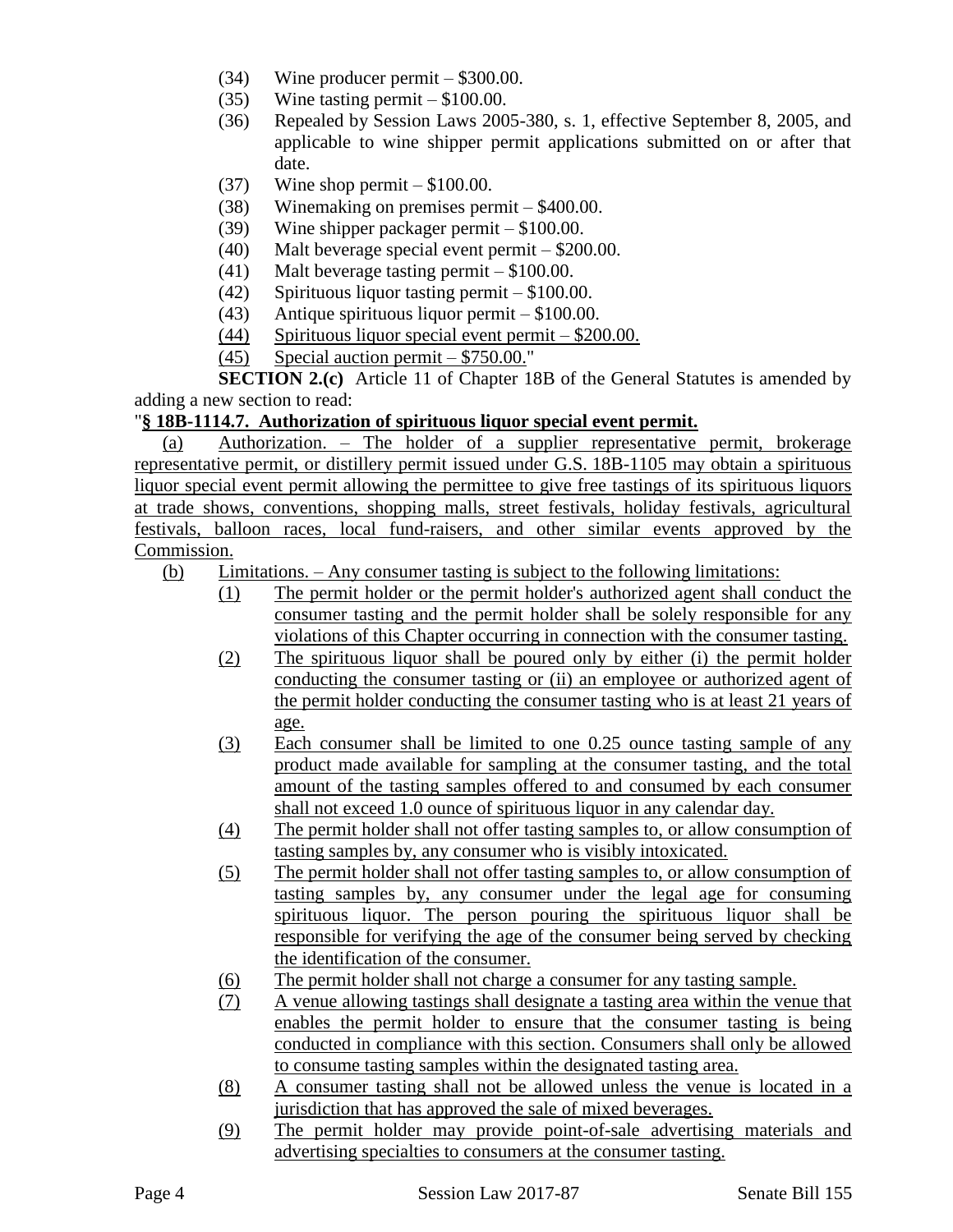(10) The permit holder shall maintain for a period of at least one year a record of each consumer tasting conducted. The record shall include the date of the consumer tasting, the time of the consumer tasting, an identification of the venue at which the consumer tasting was held, an identification of the spirituous liquor that was provided for tasting at the consumer tasting, and the name of any person who poured spirituous liquor at the consumer tasting. The permit holder shall allow the ABC Commission to inspect those records at any time."

## **ALLOW SALE OF SPECIFIED ALCOHOLIC BEVERAGES AT AUCTION BY LICENSED AUCTIONEERS**

**SECTION 3.(a)** G.S. 18B-603(f) reads as rewritten:

### "**§ 18B-603. Effect of alcoholic beverage elections on issuance of permits.**

(f) Permits Not Dependent on Elections. – The Commission may issue the following kinds of permits without approval at an election:

- (1) Special occasion permits;permits.
- (2) Limited special occasion permits;permits.
- (3) Brown-bagging permits for private clubs and congressionally chartered veterans organizations;organizations.
- (4) Culinary permits, except as restricted by subdivision  $(d)(5)$ ; subdivision  $(d)(5)$ .
- (5) Special one-time permits issued under G.S. 18B-1002;G.S. 18B-1002.
- (6) All permits listed in G.S. 18B-1100;G.S. 18B-1100.
- (7) The permits authorized by G.S. 18B-1001(1), (3), (5), and (10) for tourism ABC establishments;establishments.
- (8) The permits authorized by G.S. 18B-1001(1), (3), (5), and (10) for tourism resorts;resorts.
- (9) The permits authorized by G.S.  $18B-1001(1)$ , (3), (5), and (10) for historic ABC establishments.
- (10) Special auction permits issued under G.S. 18B-1002.1."
- **SECTION 3.(b)** G.S. 18B-1002(a)(4) reads as rewritten:

"(a) Kinds of Permits. – In addition to the other permits authorized by this Chapter, the Commission may issue permits for the following activities:

> … (4) A permit may be issued to a collector of wine orwine, decorative decanters of spirituous liquor liquor, or antique spirituous liquor authorizing that person to bring into the State, transport, or possess as a collector, a greater amount of those alcoholic beverages than is otherwise authorized by this Chapter, or to sell those alcoholic beverages in a manner prescribed by the Commission."

**SECTION 3.(c)** Article 10 of Chapter 18B of the General Statutes is amended by adding a new section to read:

## "**§ 18B-1002.1. Special auction permit.**

(a) Permit Authorized. – A permit may be issued upon application to an auction firm or auctioneer licensed by the North Carolina Auctioneers Commission pursuant to Chapter 85B of the General Statutes to allow the licensed auction firm or auctioneer to sell at auction items described in G.S. 18B-1002(a)(4). An auction held under this section may receive competing bids that are in person or by telephone, fax, or online.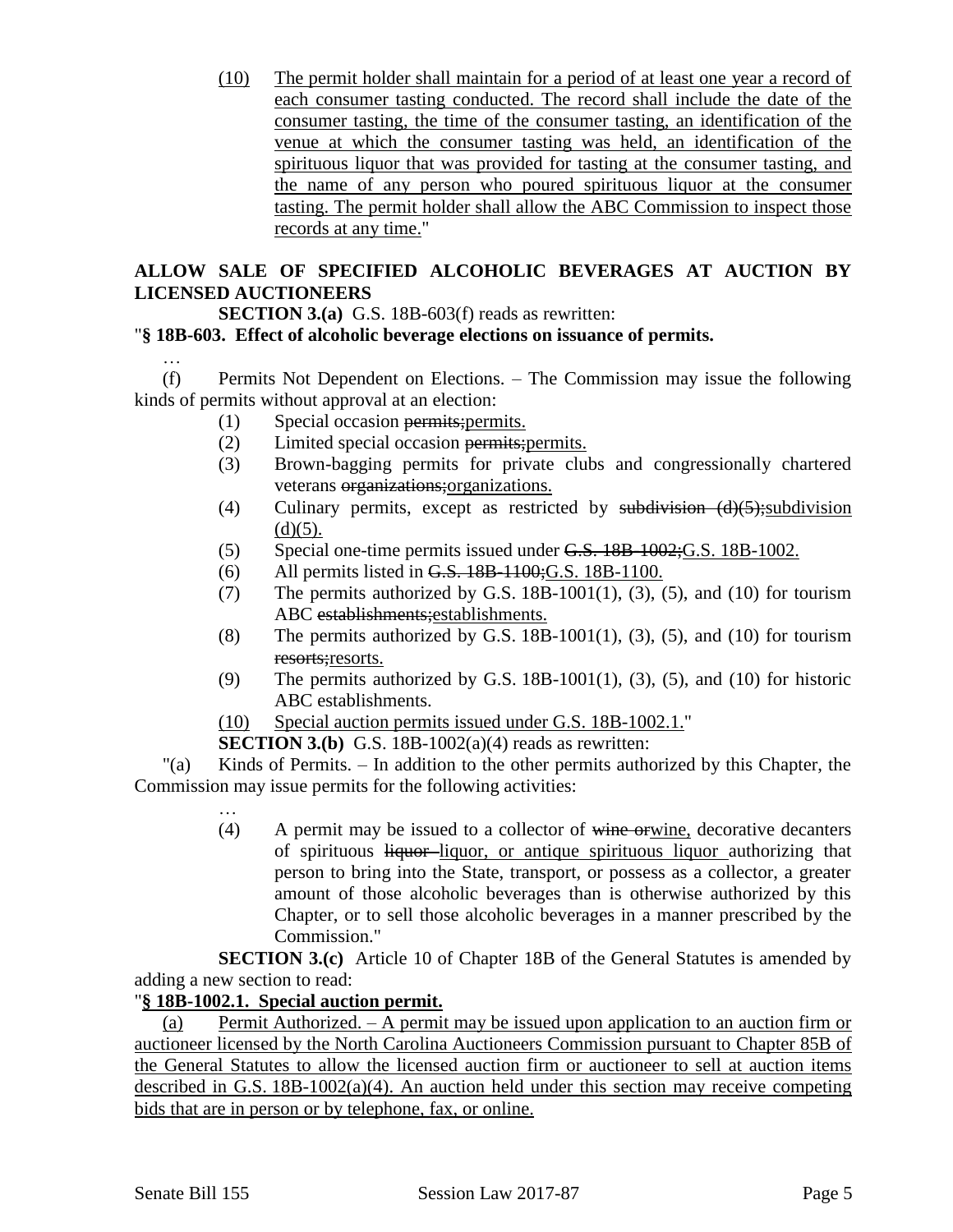(b) Conditions of Permit. – A permit issued under this section is valid only for the auction specified in the permit. Any sales under this permit are subject to the purchase restrictions in G.S. 18B-303.

(c) Administrative Procedure. – Denial or revocation of a permit under this section does not entitle the applicant or permittee to a hearing under Chapter 150B of the General Statutes."

**SECTION 3.(d)** This section becomes effective October 1, 2017.

## **ALLOW THE SALE OF ALCOHOLIC BEVERAGES BEFORE NOON ON SUNDAYS, SUBJECT TO LOCAL GOVERNMENT APPROVAL**

**SECTION 4.(a)** G.S. 18B-1004(c) reads as rewritten:

### "**§ 18B-1004. Hours for sale and consumption.**

… (c) Sunday Hours. –  $H$ -Except as authorized pursuant to G.S. 18B-112(b1), 153A-145.7, or 160A-205.3, it shall be unlawful to sell or consume alcoholic beverages on any licensed premises from the time at which sale or consumption must cease on Sunday morning until 12:00 Noon on that day."

**SECTION 4.(b)** Article 6 of Chapter 153A of the General Statutes is amended by adding a new section to read:

### "**§ 153A-145.7. Hours of certain alcohol sales.**

In accordance with G.S. 18B-1004(c), a county may adopt an ordinance allowing for the sale of malt beverages, unfortified wine, fortified wine, and mixed beverages beginning at 10:00 A.M. on Sunday pursuant to the licensed premises' permit issued under G.S. 18B-1001."

**SECTION 4.(c)** Article 8 of Chapter 160A of the General Statutes is amended by adding a new section to read:

### "**§ 160A-205.3. Hours of certain alcohol sales.**

In accordance with G.S. 18B-1004(c), a city may adopt an ordinance allowing for the sale of malt beverages, unfortified wine, fortified wine, and mixed beverages beginning at 10:00 A.M. on Sunday pursuant to the licensed premises' permit issued under G.S. 18B-1001."

**SECTION 4.(d)** G.S. 18B-112 is amended by adding a new subsection to read:

"(b1) In accordance with G.S. 18B-1004(c), the Eastern Band of Cherokee Indians tribe may adopt an ordinance allowing for the sale of malt beverages, unfortified wine, fortified wine, and mixed beverages beginning at 10:00 A.M. on Sunday pursuant to the licensed premises' permit issued under the authority of G.S. 18B-112(d)."

# **AUTHORIZE SALE OF CROWLERS BY RETAIL PERMITTEES**

**SECTION 5.(a)** G.S. 18B-1001 reads as rewritten:

### "**§ 18B-1001. Kinds of ABC permits; places eligible.**

When the issuance of the permit is lawful in the jurisdiction in which the premises are located, the Commission may issue the following kinds of permits:

- (1) On-Premises Malt Beverage Permit. An on-premises malt beverage permit authorizes (i) the retail sale of malt beverages for consumption on the premises, (ii) the retail sale of malt beverages in the manufacturer's original container for consumption off the premises, and (iii) the retail sale of malt beverages in a cleaned, sanitized, resealable cleaned and sanitized container that is filled or refilled and sealed for consumption off the premises and that identifies the permittee and the date the container was filled or refilled. It also authorizes the holder of the permit to ship malt beverages in closed containers to individual purchasers inside and outside the State. The permit may be issued for any of the following:
	- a. Restaurants;Restaurants.
	- b. Hotels; Hotels.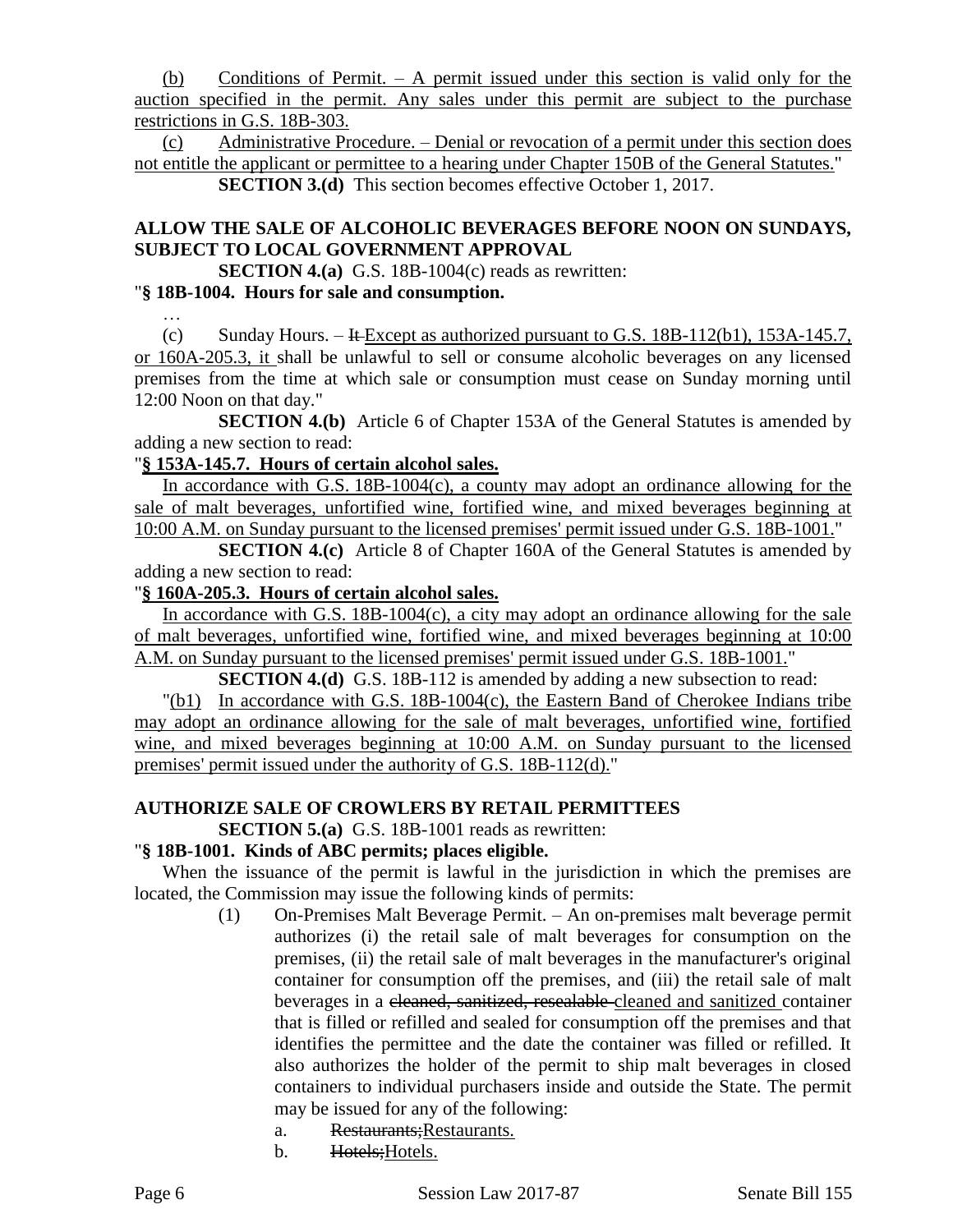- c. Eating establishments;establishments.
- d. Food businesses;businesses.
- e. Retail businesses;businesses.
- f. Private elubs: clubs.
- g. Convention centers;centers.
- h. Community theatres; theatres.
- i. Breweries as authorized by G.S. 18B-1104(7) and (8).
- (2) Off-Premises Malt Beverage Permit. An off-premises malt beverage permit authorizes (i) the retail sale of malt beverages in the manufacturer's original container for consumption off the premises, (ii) the retail sale of malt beverages in a cleaned, sanitized, resealable cleaned and sanitized container that is filled or refilled and sealed for consumption off the premises and that identifies the permittee and the date the container was filled or refilled, and (iii) the holder of the permit to ship malt beverages in closed containers to individual purchasers inside and outside the State. The permit may be issued for any of the following:
	- a. Restaurants.
	- b. Hotels.
	- c. Eating establishments.
	- d. Food businesses.
	- e. Retail businesses.
	- f. The holder of a brewing, distillation, and fermentation course authorization under G.S. 18B-1114.6. A school obtaining a permit under this subdivision is authorized to sell malt beverages manufactured during its brewing, distillation, and fermentation program at one noncampus location in a county where the permittee holds and offers classes on a regular full-time basis in a facility owned by the permittee.
- (3) On-Premises Unfortified Wine Permit. An on-premises unfortified wine permit authorizes (i) the retail sale of unfortified wine for consumption on the premises, either alone or mixed with other beverages, (ii) the retail sale of unfortified wine in the manufacturer's original container for consumption off the premises, and (iii) the retail sale of unfortified wine dispensed from a tap connected to a pressurized container utilizing carbon dioxide or similar gas into a cleaned, sanitized, resealable cleaned and sanitized container that is filled or refilled and sealed for consumption off the premises and that identifies the permittee and the date the container was filled or refilled. The permit also authorizes the permittee to transfer unfortified wine, not more than four times per calendar year, to another on-premises unfortified wine permittee that is under common ownership or control as the transferor. Except as authorized by this subdivision, transfers of wine by on-premises unfortified wine permittees, purchases of wine by a retail permittee from another retail permittee for the purpose of resale, and sale of wine by a retail permittee to another retail permittee for the purpose of resale are unlawful. In addition, a particular brand of wine may be transferred only if both the transferor and transferee are located within the territory designated between the winery and the wholesaler on file with the Commission. Prior to or contemporaneous with any such transfer, the transferor shall notify each wholesaler who distributes the transferred product of the transfer. The notice shall be in writing or verifiable electronic format and shall identify the transferor and transferee, the date of the transfer, quantity, and items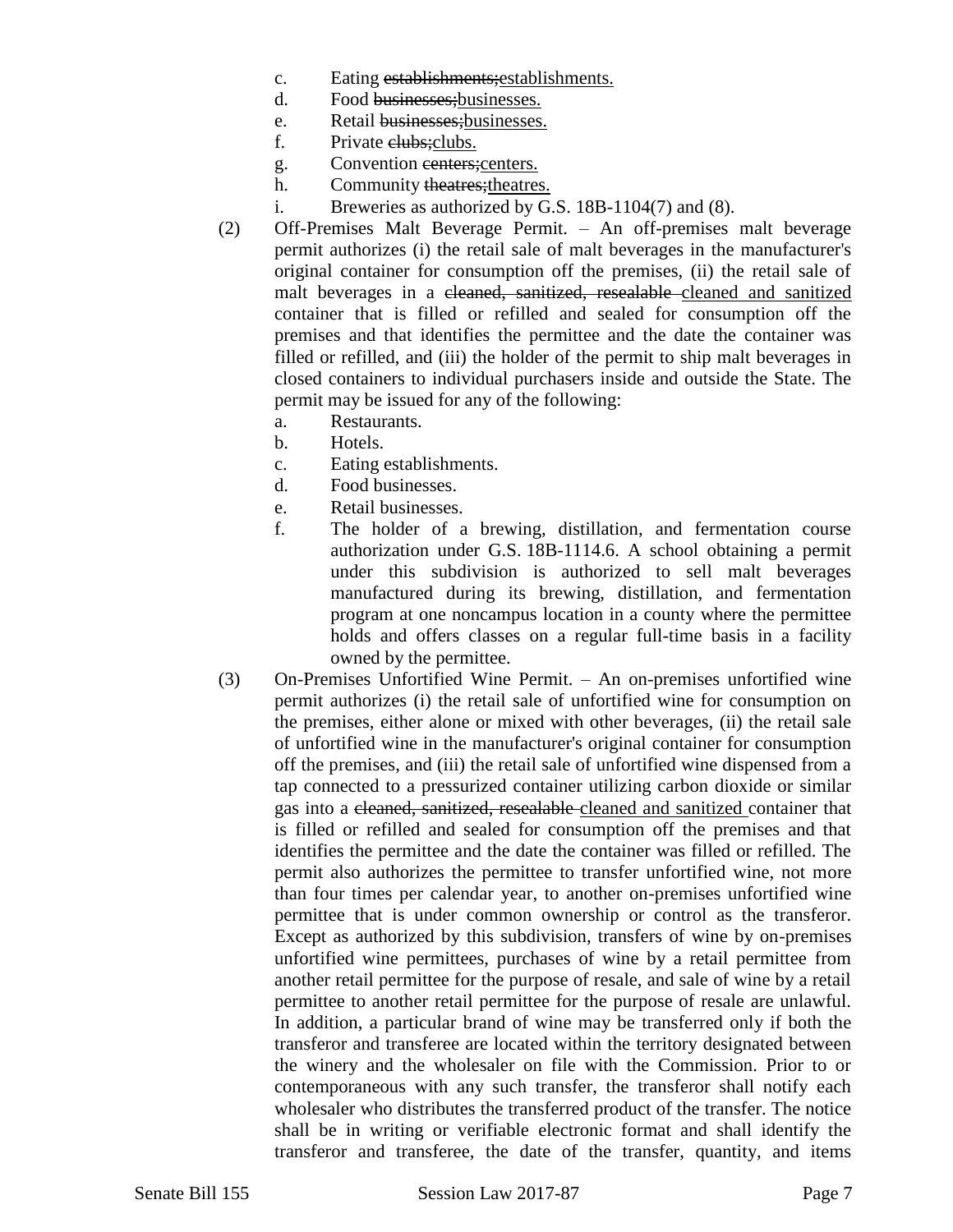transferred. The holder of the permit is authorized to ship unfortified wine in closed containers to individual purchasers inside and outside the State. Orders received by a winery by telephone, Internet, mail, facsimile, or other off-premises means of communication shall be shipped pursuant to a wine shipper permit and not pursuant to this subdivision. The permit may be issued for any of the following:

- a. Restaurants;Restaurants.
- b. Hotels; Hotels.
- c. Eating establishments;Eating establishments.
- d. Private clubs: Private clubs.
- e. Convention centers;Convention centers.
- f. Cooking schools;Cooking schools.
- g. Community theatres;Community theatres.
- h. Wineries;Wineries.
- i. Wine producers.
- (4) Off-Premises Unfortified Wine Permit. An off-premises unfortified wine permit authorizes (i) the retail sale of unfortified wine in the manufacturer's original container for consumption off the premises, (ii) the retail sale of unfortified wine dispensed from a tap connected to a pressurized container utilizing carbon dioxide or similar gas into a cleaned, sanitized, resealable cleaned and sanitized container that is filled or refilled and sealed for consumption off the premises and that identifies the permittee and the date the container was filled or refilled, and (iii) the holder of the permit to ship unfortified wine in closed containers to individual purchasers inside and outside the State. The permit may be issued for retail businesses. The permit also authorizes the permittee to transfer unfortified wine, not more than four times per calendar year, to another off-premises unfortified wine permittee that is under common ownership or control as the transferor. Except as authorized by this subdivision, transfers of wine by off-premises unfortified wine permittees, purchases of wine by a retail permittee from another retail permittee for the purpose of resale, and sale of wine by a retail permittee to another retail permittee for the purpose of resale are unlawful. In addition, a particular brand of wine may be transferred only if both the transferor and transferee are located within the territory designated between the winery and the wholesaler on file with the Commission. Prior to or contemporaneous with any such transfer, the transferor shall notify each wholesaler who distributes the transferred product of the transfer. The notice shall be in writing or verifiable electronic format and shall identify the transferor and transferee, the date of the transfer, quantity, and items transferred. The permit may also be issued to the holder of a viticulture/enology course authorization under G.S. 18B-1114.4. A school obtaining a permit under this subdivision is authorized to sell wines manufactured during its viticulture/enology program at one non-campus location in a county where the permittee holds and offers classes on a regular full-time basis in a facility owned by the permittee. The permit may also be issued for a winery or a wine producer for sale of its own unfortified wine during hours when the winery or wine producer's premises is open to the public, subject to any local ordinance adopted pursuant to G.S. 18B-1004(d) concerning hours for the retail sale of unfortified wine. A winery obtaining a permit under this subdivision is authorized to sell wine manufactured by the winery at one additional location in the county under the same conditions specified in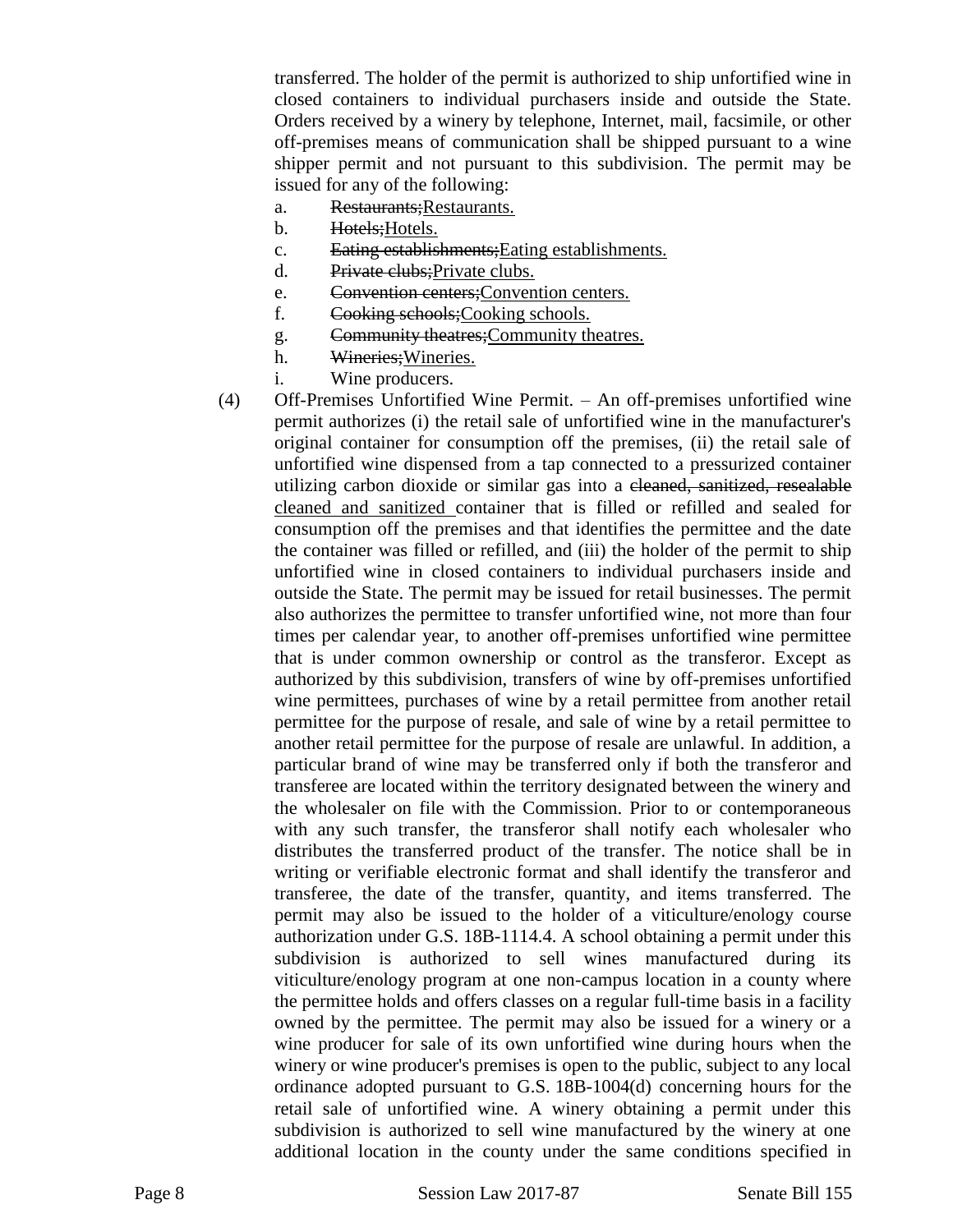G.S. 18B-1101(5) for the sale of wine at the winery; provided, however, that no other alcohol sales shall be authorized at the additional location. Orders received by a winery by telephone, Internet, mail, facsimile, or other off-premises means of communication shall be shipped pursuant to a wine shipper permit and not pursuant to this subdivision.

… (16) Wine Shop Permit. – A wine shop permit authorizes (i) the retail sale of malt beverages, unfortified wine, and fortified wine in the manufacturer's original container for consumption off the premises, (ii) the retail sale of malt beverages or unfortified wine dispensed from a tap connected to a pressurized container utilizing carbon dioxide or similar gas in a cleaned, sanitized, resealable cleaned and sanitized container that is filled or refilled and sealed for consumption off the premises and that identifies the permittee and the date the container was filled or refilled, and (iii) wine tastings on the premises conducted and supervised by the permittee in accordance with subdivision (15) of this section. It also authorizes the holder of the permit to ship malt beverages, unfortified wine, and fortified wine in closed containers to individual purchasers inside and outside the State. The permit may be issued for retail businesses whose primary purpose is selling malt beverages and wine for consumption off the premises and regularly and customarily educating consumers through tastings, classes, and seminars about the selection, serving, and storing of wine. The holder of the permit is authorized to sell unfortified wine for consumption on the premises, provided that the sale of wine for consumption on the premises does not exceed forty percent (40%) of the establishment's total sales for any 30-day period. The holder of a wine-tasting permit not engaged in the preparation or sale of food on the premises is not subject to Part 6 of Article 8 of Chapter 130A of the General Statutes.

…"

**SECTION 5.(b)** The Alcoholic Beverage Control (ABC) Commission shall adopt rules to implement the provisions of this section by no later than 120 days after this act becomes law. The ABC Commission may adopt temporary rules to comply with the deadline set in this subsection. Any temporary rules adopted in accordance with this subsection shall remain in effect until permanent rules that replace the temporary rules become effective.

## **AUTHORIZE OFF-SITE STORAGE LOCATION FOR BREWERIES, WINERIES, AND DISTILLERIES**

**SECTION 6.** Article 11 of Chapter 18B of the General Statutes is amended by adding a new section to read:

# "**§ 18B-1120. Noncontiguous storage locations.**

A brewery, winery, or distillery may store any alcoholic beverages it manufactures pursuant to a permit issued under this Article at a noncontiguous storage location approved by the Alcohol and Tobacco Tax and Trade Bureau. The permittee must notify the Commission of any storage location used pursuant to this section. Any storage location used pursuant to this section shall be considered part of the premises of the brewery, winery, or distillery manufacturing the alcoholic beverages."

# **AUTHORIZE SALE OF UNFORTIFIED WINE ON PREMISES BY RETAIL BUSINESSES**

**SECTION 7.** G.S. 18B-1001(3), as amended by Section 5 of this act, reads as rewritten: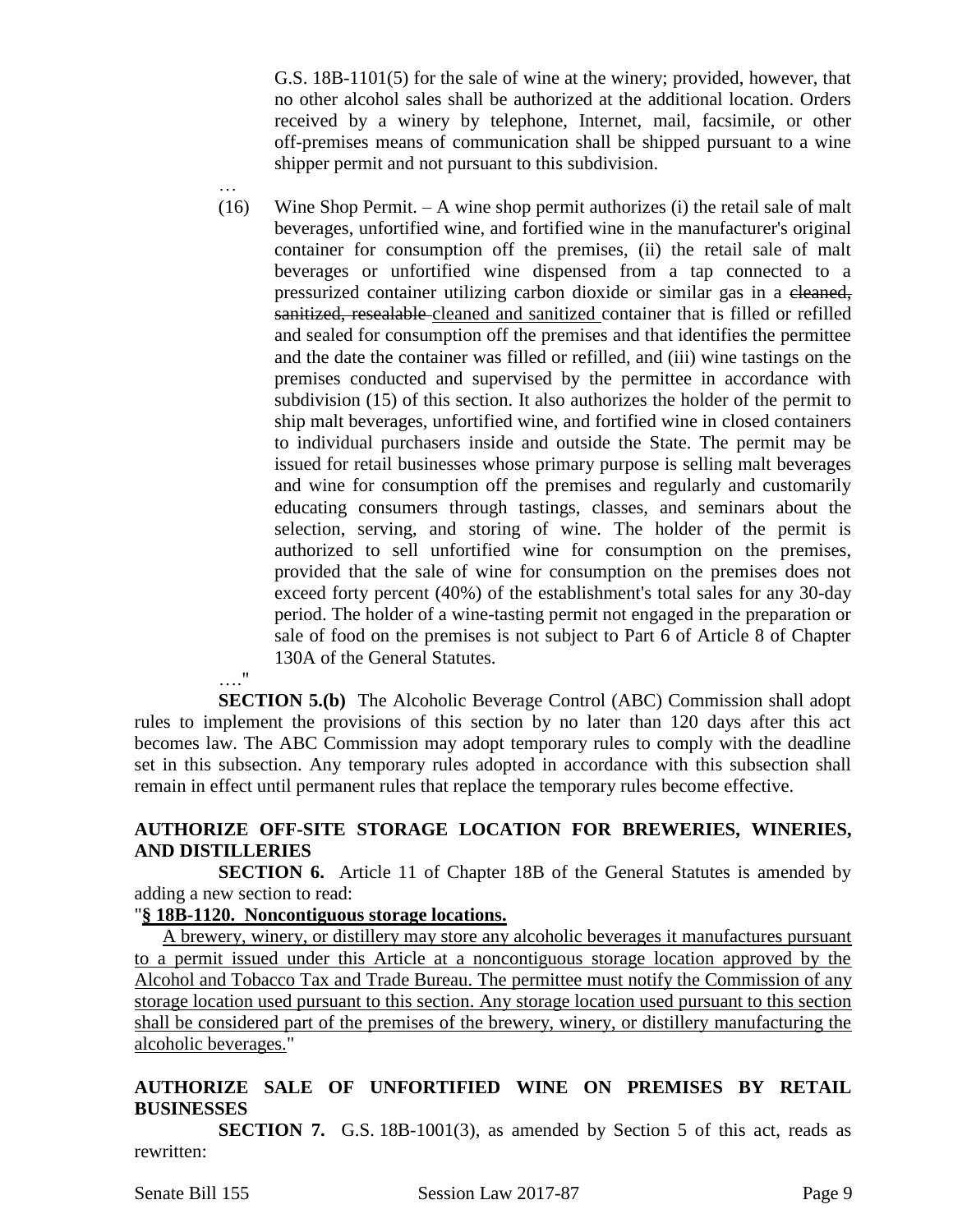- "(3) On-Premises Unfortified Wine Permit. An on-premises unfortified wine permit authorizes (i) the retail sale of unfortified wine for consumption on the premises, either alone or mixed with other beverages, (ii) the retail sale of unfortified wine in the manufacturer's original container for consumption off the premises, and (iii) the retail sale of unfortified wine dispensed from a tap connected to a pressurized container utilizing carbon dioxide or similar gas into a cleaned and sanitized container that is filled or refilled and sealed for consumption off the premises and that identifies the permittee and the date the container was filled or refilled. The permit also authorizes the permittee to transfer unfortified wine, not more than four times per calendar year, to another on-premises unfortified wine permittee that is under common ownership or control as the transferor. Except as authorized by this subdivision, transfers of wine by on-premises unfortified wine permittees, purchases of wine by a retail permittee from another retail permittee for the purpose of resale, and sale of wine by a retail permittee to another retail permittee for the purpose of resale are unlawful. In addition, a particular brand of wine may be transferred only if both the transferor and transferee are located within the territory designated between the winery and the wholesaler on file with the Commission. Prior to or contemporaneous with any such transfer, the transferor shall notify each wholesaler who distributes the transferred product of the transfer. The notice shall be in writing or verifiable electronic format and shall identify the transferor and transferee, the date of the transfer, quantity, and items transferred. The holder of the permit is authorized to ship unfortified wine in closed containers to individual purchasers inside and outside the State. Orders received by a winery by telephone, Internet, mail, facsimile, or other off-premises means of communication shall be shipped pursuant to a wine shipper permit and not pursuant to this subdivision. The permit may be issued for any of the following:
	- j. Retail businesses."

# **AUTHORIZE TASTINGS DURING BREWERY TOURS**

**SECTION 8.** G.S. 18B-1104(6) reads as rewritten:

## "**§ 18B-1104. Authorization of brewery permit.**

The holder of a brewery permit may:

…

… (6) Give its products to its employees and guests customers, visitors, and employees for consumption on its premises. Nothing in this subdivision shall be construed as excluding customers and visitors at the brewery as part of a paid or complimentary tour of the brewery."

# **AUTHORIZE CERTAIN PERSONS TO SAMPLE ALCOHOLIC BEVERAGES FOR PURPOSES OF SENSORY ANALYSIS, QUALITY CONTROL, OR EDUCATION**

**SECTION 9.** Article 11 of Chapter 18B of the General Statutes is amended by adding a new section to read:

### "**§ 18B-1121. Authority to sample for sensory analysis, quality control, or educational purposes.**

Except as otherwise prohibited under Article 3 of this Chapter, a commercial permittee licensed under this Article, or its agent or employee, may consume samples of alcoholic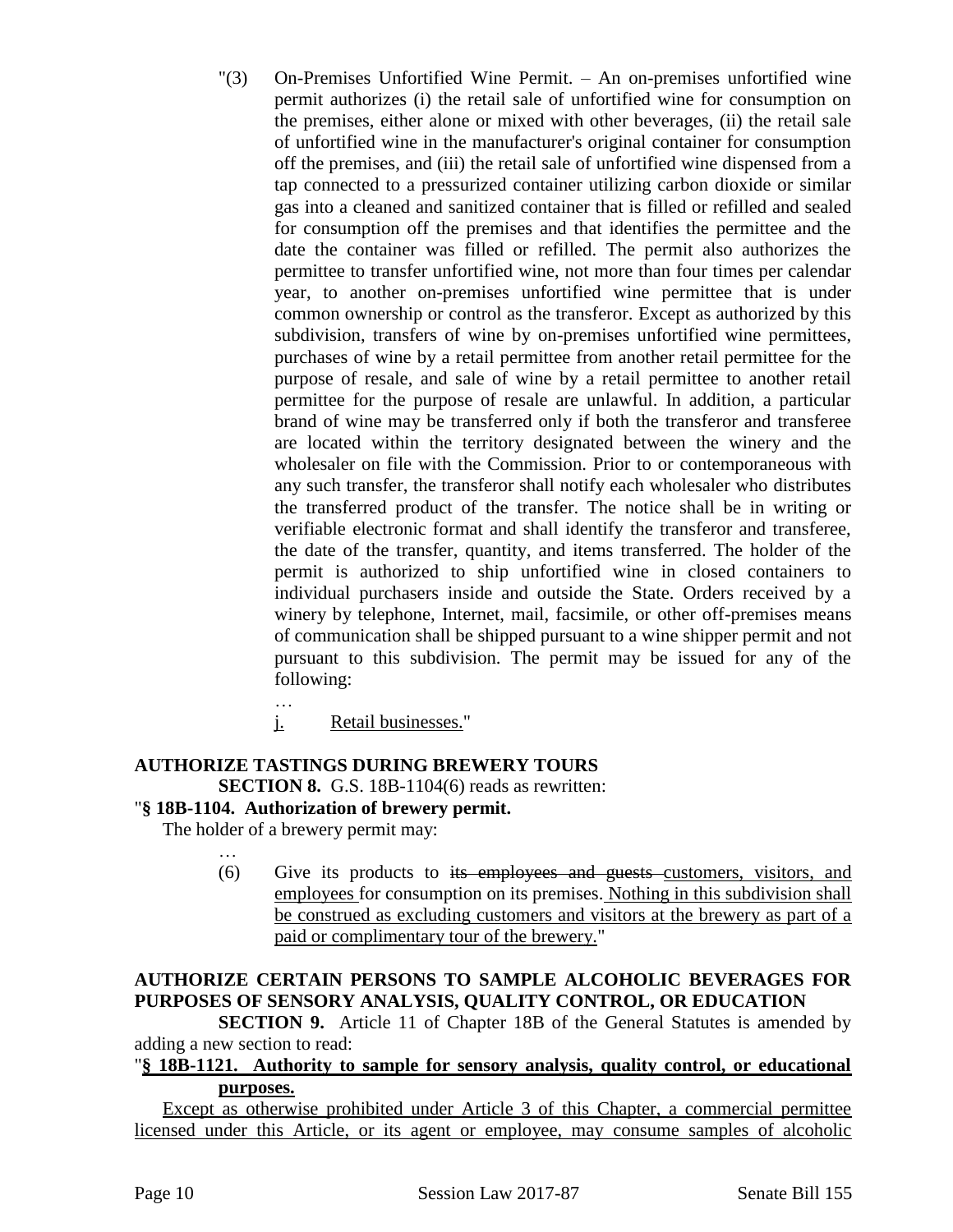beverages it is licensed to sell, free of charge, on its premises for purposes of sensory analysis, quality control, or education."

### **AMEND HOMEBREWING LAWS**

**SECTION 10.** G.S. 18B-306 reads as rewritten:

### "**§ 18B-306. Making wines and malt beverages for private use.**

(a) Authority. – An individual may make, possess, and transport native wines and malt beverages for his the individual's own use and for use, the use of his the individual's family and guests. Native wines shall be made principally from honey, grapes, or other fruit or grain grown in this State, or from wine kits containing honey, grapes, or other fruit or grain concentrates, and shall have only that alcoholic content produced by natural fermentation. Malt beverages may be made by use of malt beverage kits containing grain extracts or concentrates.guests, or the use at organized affairs, exhibitions, or competitions. For purposes of this section, the term "organized affairs, exhibitions, or competitions" includes homemaker's contests, tastings, and judgings.

(b) Selling Prohibited. – Wines and malt beverages made pursuant to this section may not be sold or offered for sale.

(c) Kits. – Wine kits and malt beverage kits may be sold in this State.

(d) Permit. – No ABC permit is required to make wines or malt beverages pursuant to this section."

## **CLARIFY LAW GOVERNING RELATIONSHIP BETWEEN BREWERIES AND AFFILIATED RETAILERS**

**SECTION 11.** G.S. 18B-1116(a) reads as rewritten:

"(a) Prohibitions. – It shall be unlawful for any manufacturer, bottler, or wholesaler of any alcoholic beverages, or for any officer, director, or affiliate thereof, either directly or indirectly to:

- (1) Require that an alcoholic beverage retailer purchase any alcoholic beverages from that person to the full or partial exclusion of any other alcoholic beverages offered for sale by other persons in this State; or
- (2) Have any direct or indirect financial interest in the business of any alcoholic beverage retailer in this State or in the premises where the business of any alcoholic beverage retailer in this State is conducted; or
- (3) Lend or give to any alcoholic beverage retailer in this State or his employee or to the owner of the premises where the business of any alcoholic beverage retailer in this State is conducted, any money, service, equipment, furniture, fixtures or any other thing of value.

A brewery qualifying under G.S. 18B-1104(8) to act as a wholesaler or retailer of its own malt beverages G.S. 18B-1104(7) or (8) is not subject to the provisions of this subsection section concerning financial interests in, and lending or giving things of value to, a wholesaler or retailer with respect to the brewery's transactions with the retail business on its premises.premises or other retail locations allowed under G.S. 18B-1104(8). The brewery is subject to the provisions of this subsection, however, with respect to its transactions with all other wholesalers and retailers."

# **AUTHORIZE BREWERY TAPROOMS TO SELL OTHER ALCOHOLIC BEVERAGES UPON RECEIVING THE APPROPRIATE PERMIT**

**SECTION 12.** G.S. 18B-1104(7) reads as rewritten:

"(7) In an area where the sale of any type of alcoholic beverage is authorized by law, and upon receiving the appropriate permit under G.S. 18B-1001, sell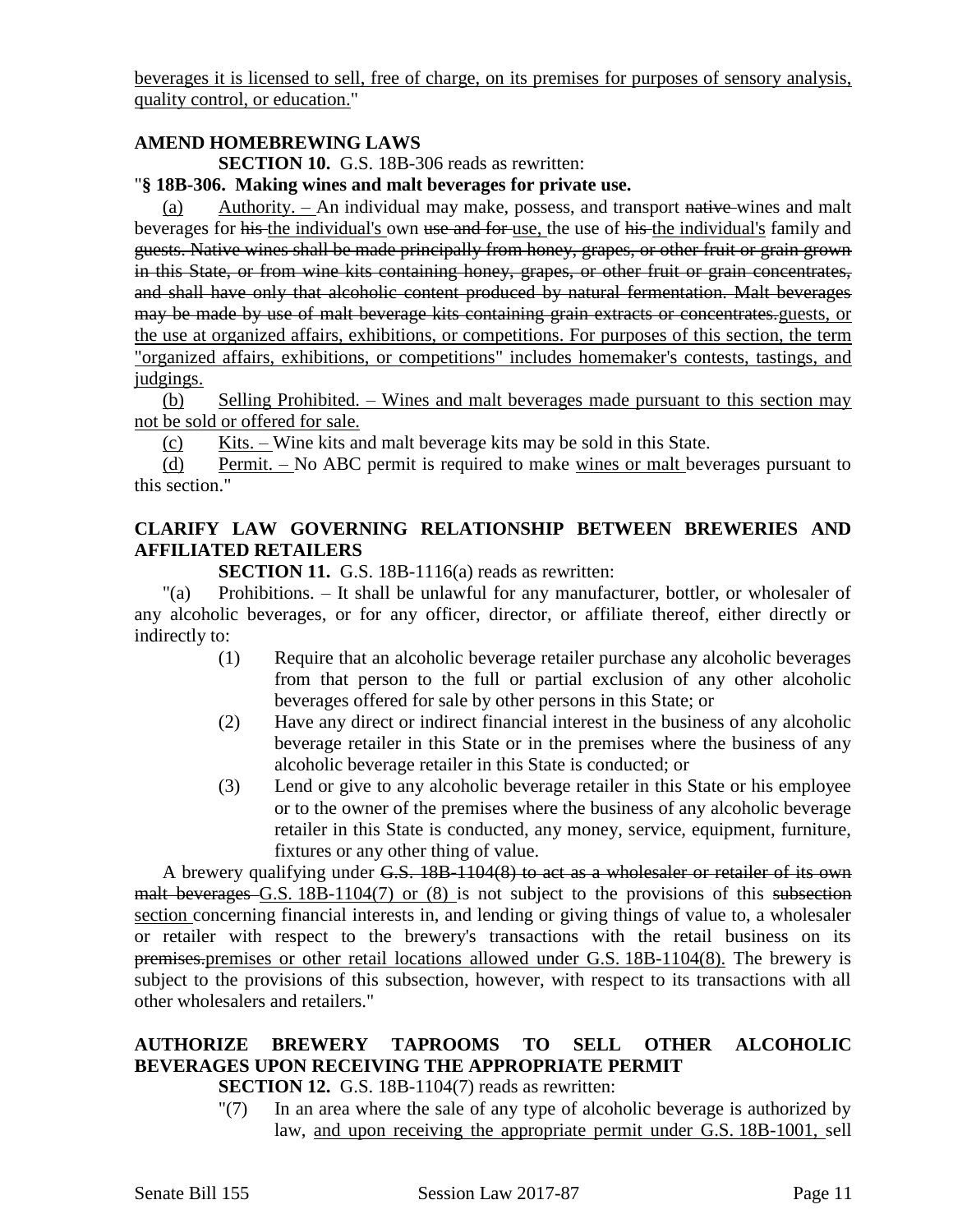the at the brewery, and any additional retail location authorized under subdivision (8) of this section, any or all of the following:

- a. The brewery's malt beverages or malt beverages that have been approved by the Commission for sale in North Carolina.
- b. Malt beverages manufactured by the permittee in some other state that have been approved by the Commission for sale in North Carolina only at the brewery upon receiving a permit under G.S. 18B-1001(1).Carolina.
- c. Any other alcoholic beverages approved by the Commission for sale in North Carolina, if sale of the alcoholic beverage is otherwise authorized in that area."

## **AUTHORIZE BREWERIES WITH PRODUCTION FACILITIES IN OTHER STATES TO DISTRIBUTE TO WHOLESALERS**

## **SECTION 13.** G.S. 18B-1104(4) reads as rewritten:

"(4) Receive malt beverages manufactured by the permittee in some other state for transshipment to (i) dealers in other states.states or (ii) wholesalers licensed under this Chapter as authorized by the ABC laws."

## **AUTHORIZE FARM BREWERIES**

- **SECTION 14.** G.S. 18B-1104 is amended by adding a new subdivision to read:
- "(7a) In an area where the sale of malt beverages has not been authorized, a brewery that produces agricultural products, including barley, other grains, hops, or fruit, used by the brewery in the manufacture of malt beverages may sell the malt beverages owned by the brewery and approved by the Commission for sale in North Carolina at the brewery for on- or off-premise consumption upon (i) obtaining the appropriate permit under G.S. 18B-1001 and (ii) receiving approval from the governing body of the city where the brewery is located or, if the brewery is not located in a city, the governing body of the county where the brewery is located. Approval may be granted only pursuant to a resolution of the governing body adopted at a regular meeting. Before adopting a resolution approving the sale of malt beverages under this subdivision, a governing board shall hold a public hearing. A notice of the public hearing shall be given once a week for two successive calendar weeks in a newspaper having general circulation in the area. The notice of the public hearing shall be published the first time not less than 10 days nor more than 25 days before the date fixed for the hearing. In computing such period, the day of publication is not to be included but the day of the hearing shall be included."

# **AMEND LAW GOVERNING BREWERY SALES AT ADDITIONAL RETAIL LOCATIONS**

**SECTION 15.** G.S. 18B-1104 reads as rewritten:

## "**§ 18B-1104. Authorization of brewery permit.**

The holder of a brewery permit may:

(8) Obtain a malt beverage wholesaler permit to sell, deliver, and ship at wholesale only malt beverages manufactured by the brewery. The authorization of this subdivision applies to a brewery that sells, to consumers at the brewery, to wholesalers, to retailers, and to exporters, fewer than 25,000 barrels, as defined in G.S. 81A-9, of malt beverages produced by it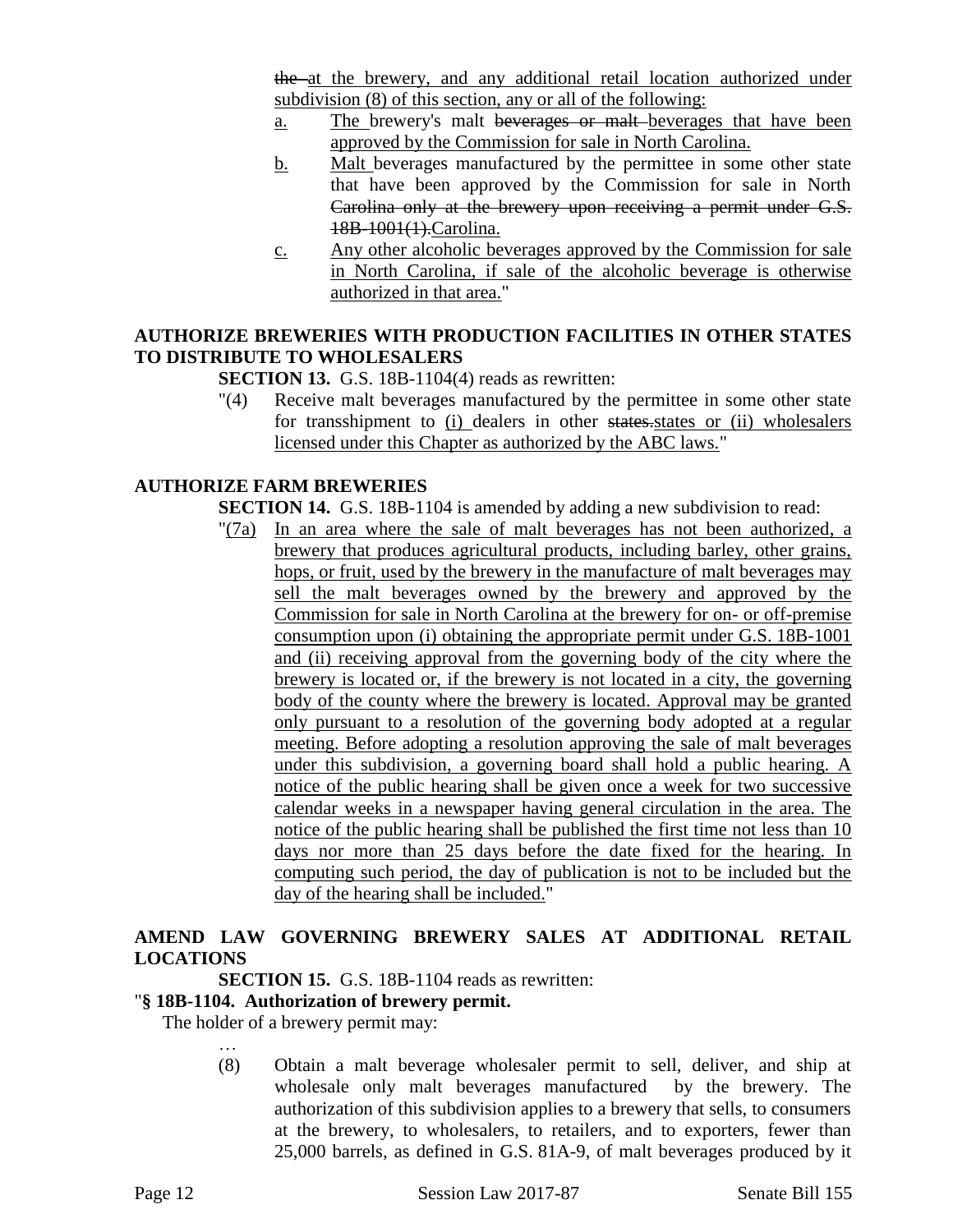per year. A brewery not exceeding the sales quantity limitations in this subdivision may also sell the malt beverages manufactured by the brewery brewery, and malt beverages produced under subdivision (6a) of this section, at not more than three other locations in the State, where the sale is legal, upon obtaining the appropriate permits under G.S. 18B-1001. A brewery operating any additional retail location pursuant to this subdivision under a different trade name than that used at the brewery shall also offer for sale at that location a reasonable selection of competitive malt beverage products. A sale at any additional retail location under this subdivision shall not be considered a wholesale sale for the purposes of Article 13 of this Chapter.

A sale or gift under subdivision (5) or (6) shall not be considered a retail or wholesale sale under the ABC laws."

### **TAX COMPLIANCE AND REPORTS**

**SECTION 16.(a)** G.S. 18B-1104, as amended by this act, reads as rewritten:

### "**§ 18B-1104. Authorization of brewery permit.**

- (a) Authorized Acts. The holder of a brewery permit may:
	- (6a) Receive, in closed containers, and sell at the brewery, malt beverages produced inside or outside North Carolina under contract with a contract brewery. The contract brewery that manufactures the malt beverages shall be responsible for all aspects associated with manufacturing the product, including maintaining appropriate records, obtaining label approval in its own name, and remitting the appropriate taxes. The contract malt beverages may be sold also at affiliated retail outlets of the brewery physically located on or adjacent to the brewery. Any malt beverages received from a contract brewery under this subdivision shall be made available for sale by the brewery to wholesalers for distribution to retailers, without discrimination, in the same manner as if the malt beverages were being imported by the brewery. Contract brewing is authorized between affiliated breweries, but shall not be used as a means to allocate production quantities between affiliated breweries to obtain a malt beverage wholesaler permit pursuant to G.S. 18B-1104(8) subdivision (8) of this subsection where either brewery would not otherwise qualify for a permit, and the Commission shall have no authority to grant an exemption to this requirement pursuant to G.S. 18B-1116(b).
	- (7) In an area where the sale of any type of alcoholic beverage is authorized by law, and upon receiving the appropriate permit under G.S. 18B-1001, sell at the brewery, and any additional retail location authorized under subdivision  $(8)$  of this section, subsection, any or all of the following:
		- a. The brewery's malt beverages that have been approved by the Commission for sale in North Carolina.
		- b. Malt beverages manufactured by the permittee in some other state that have been approved by the Commission for sale in North Carolina.
		- c. Any other alcoholic beverages approved by the Commission for sale in North Carolina, if sale of the alcoholic beverage is otherwise authorized in that area.
	- …
	- (8) Obtain a malt beverage wholesaler permit to sell, deliver, and ship at wholesale only malt beverages manufactured by the brewery. The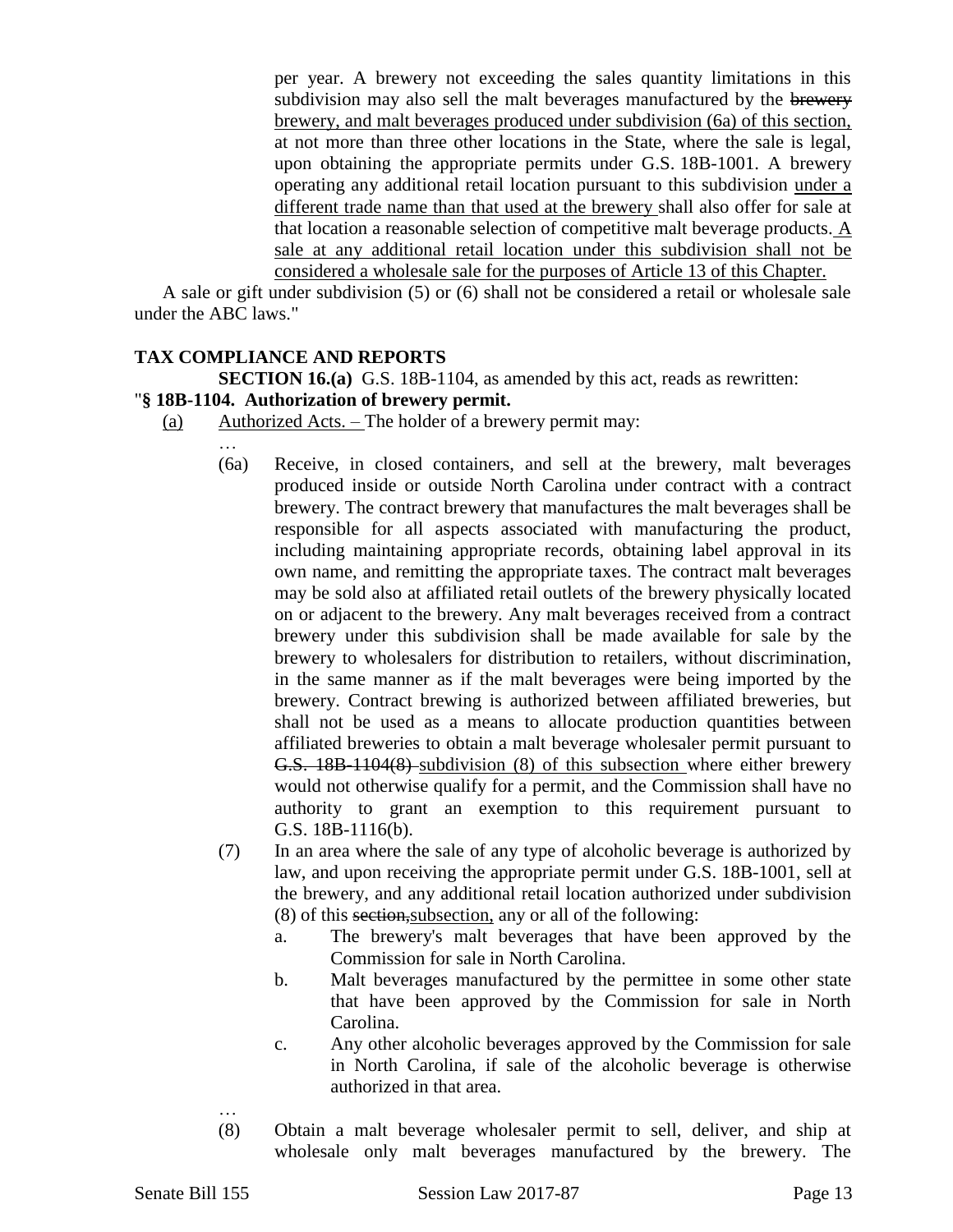authorization of this subdivision applies to a brewery that sells, to consumers at the brewery, to wholesalers, to retailers, and to exporters, fewer than 25,000 barrels, as defined in G.S. 81A-9,barrels of malt beverages produced by it per year. A brewery not exceeding the sales quantity limitations in this subdivision may also sell the malt beverages manufactured by the brewery, and malt beverages produced under subdivision (6a) of this section, subsection, at not more than three other locations in the State, where the sale is legal, upon obtaining the appropriate permits under G.S. 18B-1001. A brewery operating any additional retail location pursuant to this subdivision under a different trade name than that used at the brewery shall also offer for sale at that location a reasonable selection of competitive malt beverage products. A sale at any additional retail location under this subdivision shall not be considered a wholesale sale for the purposes of Article 13 of this Chapter.

(b) Sales or Gifts. – A sale or gift under subdivision (5) or (6) of subsection (a) of this section shall not be considered a retail or wholesale sale under the ABC laws.

(c) Tax Compliance. – By October 1 of each year, the Commission shall confirm that the holder of a brewery permit is in compliance with G.S.  $18B-900(a)(8)$ . The provisions of G.S. 18B-900(f) apply to the confirmation required under this subsection, except that the Commission may suspend a person's brewery permit until the Commission receives notice from the Department of Revenue that the person is in compliance.

(d) Sales Report Upon Commission Request. – Within 60 days of a request by the Commission, a holder of a brewery permit who obtains a malt beverage wholesaler permit pursuant to subdivision (8) of subsection (a) of this section shall provide a sales report to the Commission. The report shall list separately all of the following for the 12-month period preceding the date of the request:

- (1) The number of barrels of malt beverages sold by the permit holder that were produced by the permit holder.
- (2) The quantity and dollar amount of malt beverages sold by the permit holder under subdivision (7) of subsection (a) of this section.
- (3) The quantity and dollar amount of malt beverages sold on-premises under subdivision (8) of subsection (a) of this section.
- (4) The quantity and dollar amount of malt beverages sold off-premises under subdivision (8) of subsection (a) of this section.
- (5) The quantity and dollar amount of malt beverages sold under G.S. 18B-1114.5.
- (6) The quantity and dollar amount of malt beverages destroyed, spoiled, or otherwise rendered unsalable.

The Commission shall not request more than one sales report from a brewery within a 12-month period. The Commission shall keep all information provided pursuant to this subsection confidential except as required by law or requested by the Department of Revenue. The information shall not be a public record under Chapter 132 of the General Statutes.

(e) Definition. – For purposes of this section, the term "barrels" is as defined in G.S. 81A-9."

**SECTION 16.(b)** G.S. 18B-1105 is amended by adding a new subsection to read:

"(c) Tax Compliance. – By October 1 of each year, the Commission shall confirm the holder of a distillery permit is in compliance with G.S. 18B-900(a)(8). The provisions of G.S. 18B-900(f) apply to the confirmation required under this subsection, except that the Commission may suspend a person's distillery permit until the Commission receives notice from the Department of Revenue that the person is in compliance."

**SECTION 16.(c)** G.S. 18B-903(c1) reads as rewritten: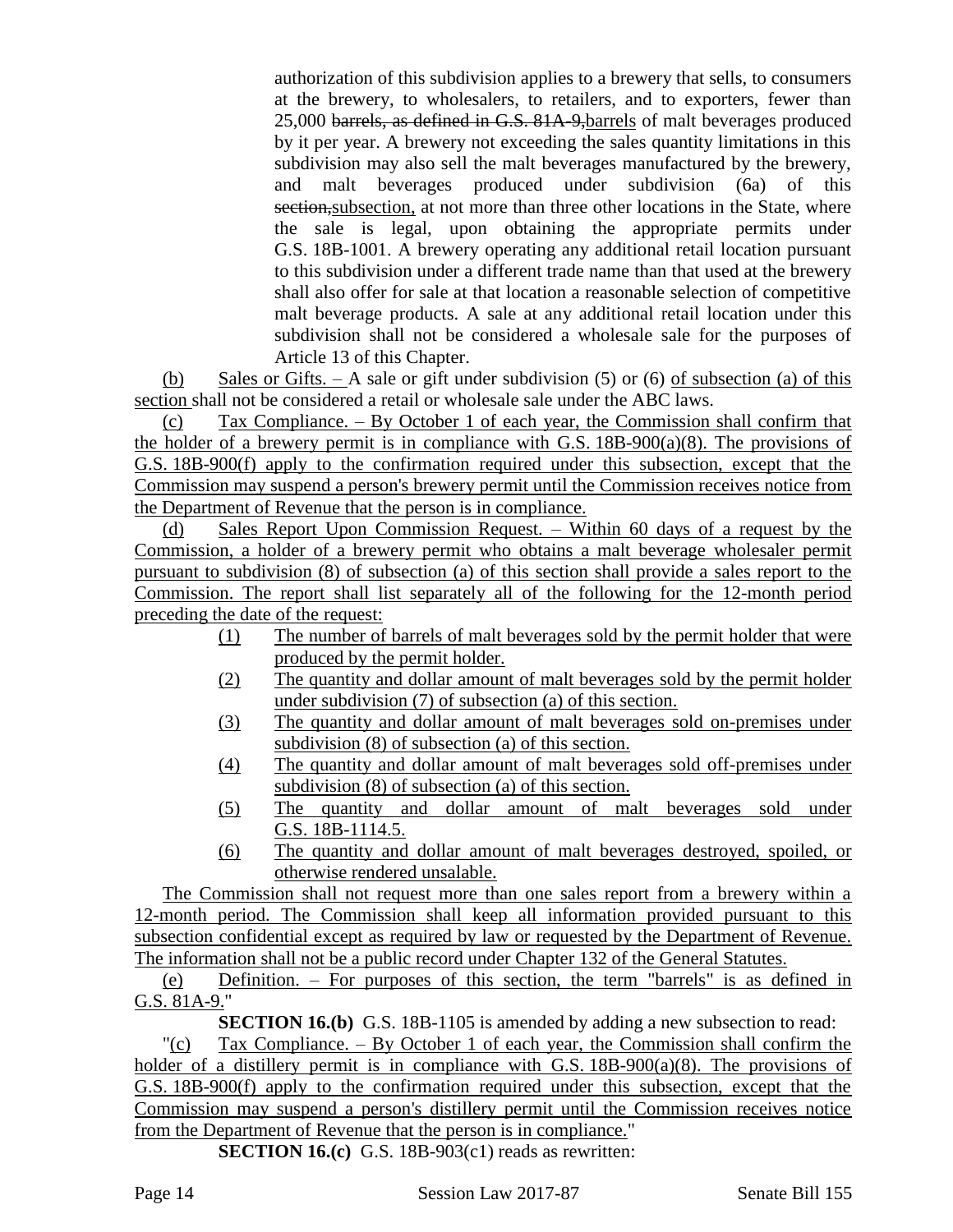"(c1) Construction of Change in Ownership. – Nothing in subsection (c) of this section shall be construed to limit alternating brewery proprietorships in which the holder of a brewery permit leases or otherwise makes available its facility to another holder of a brewery permit. In this arrangement, the tenant brewery shall maintain title to the malt beverages at all states of the brewing process and shall be responsible for all aspects associated with manufacturing the product, including maintaining appropriate records, obtaining label approval in its own name, and remitting the appropriate taxes. Alternating brewery proprietorships are authorized between affiliated breweries, but shall not be used as a means to allocate production quantities between affiliated breweries to obtain a malt beverage wholesaler permit pursuant to G.S. 18B-1104(8) G.S. 18B-1104(a)(8) where either brewery would not otherwise qualify for a permit, and the Commission shall have no authority to grant an exemption to this requirement pursuant to G.S. 18B-1116(b)."

**SECTION 16.(d)** G.S. 18B-1001(1)*i*. reads as rewritten:

"i. Breweries as authorized by G.S. 18B-1104(7) and (8).subdivisions (7) and (8) of G.S. 18B-1104(a)."

**SECTION 16.(e)** G.S. 18B-1114.5(a) reads as rewritten:

"(a) Authorization. – The holder of a brewery permit, a malt beverages importer permit, a brewing, distillation, and fermentation course authorization, or a nonresident malt beverage vendor permit may obtain a malt beverage special event permit allowing the permittee to give free tastings of its malt beverages and to sell its malt beverages by the glass or in closed containers at trade shows, conventions, shopping malls, malt beverage festivals, street festivals, holiday festivals, agricultural festivals, balloon races, local fund-raisers, and other similar events approved by the Commission. Except for a brewery operating under the provisions of G.S. 18B-1104(8), G.S. 18B-1104(a)(8), all malt beverages sampled or sold pursuant to this section must be purchased from a licensed malt beverages wholesaler."

**SECTION 16.(f)** G.S. 18B-1116(a), as amended by this act, reads as rewritten:

#### "**§ 18B-1116. Exclusive outlets prohibited.**

…

(a) Prohibitions. – It shall be unlawful for any manufacturer, bottler, or wholesaler of any alcoholic beverages, or for any officer, director, or affiliate thereof, either directly or indirectly to:

A brewery qualifying under G.S. 18B-1104(7) or (8) subdivision (7) or (8) of G.S. 18B-1104(a) is not subject to the provisions of this section concerning financial interests in, and lending or giving things of value to, a wholesaler or retailer with respect to the brewery's transactions with the retail business on its premises or other retail locations allowed under G.S.  $18B-1104(8)$ .G.S. 18B-1104(a)(8). The brewery is subject to the provisions of this subsection, however, with respect to its transactions with all other wholesalers and retailers."

**SECTION 16.(g)** G.S. 18B-1305(a1) reads as rewritten:

"(a1) Termination by a Small Brewery. – A brewery's authorization to distribute its own malt beverage products pursuant to  $G.S. 18B-1104(8)$   $G.S. 18B-1104(a)(8)$  shall revert back to the brewery, in the absence of good cause, following the fifth business day after confirmed receipt of written notice of such reversion by the brewery to the wholesaler. The brewery shall pay the wholesaler fair market value for the distribution rights for the affected brand. For purposes of this subsection, "fair market value" means the highest dollar amount at which a seller would be willing to sell and a buyer willing to buy at the time the self-distribution rights revert back to the brewery, after each party has been provided all information relevant to the transaction."

### **SIMPLIFY LOCAL LICENSING APPLICATIONS SECTION 17.** G.S. 105-113.70 reads as rewritten: "**§ 105-113.70. Issuance, duration, transfer of license.**

Senate Bill 155 Session Law 2017-87 Page 15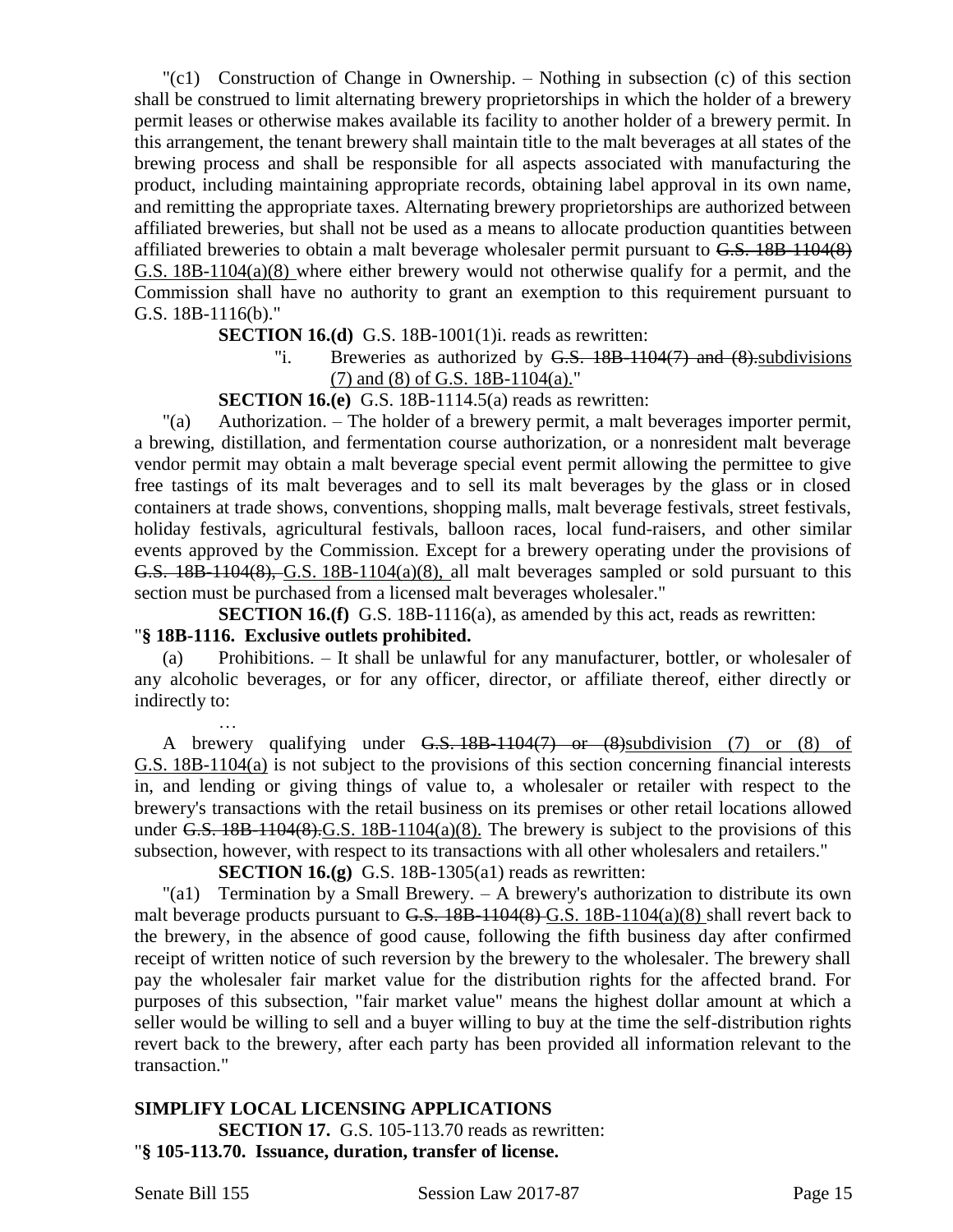(a) Issuance, Qualifications. – Each person who receives an ABC permit shall obtain the corresponding local license, if any, under this Article. All local licenses are issued by the city or county where the establishment for which the license is sought is located. The information required to be provided and the qualifications for a local license are the same as the information and qualifications required for the corresponding ABC permit. Upon proper application and payment of the prescribed tax, issuance of a local license is mandatory if the applicant holds the corresponding ABC permit. No documentation shall be required of the applicant except as provided in this section. Issuance of a local license is mandatory if the applicant holds the corresponding ABC permit and provides all of the following: (i) a copy of the most recently completed State application form for an ABC permit exclusive of any attachments, (ii) the ABC permit for visual inspection, and (iii) payment of the prescribed tax. No local license may be issued under this Article until the applicant has received from the ABC Commission the applicable permit for that activity, and no county license may be issued for an establishment located in a city in that county until the applicant has received from the city the applicable license for that activity.

(b) Duration. – All licenses issued under this section are annual licenses for the period from May 1 to April 30.

(c) Transfer. – A license may not be transferred from one person to another or from one location to another.

(d) License Exclusive. – A local government may not require a license for activities related to the manufacture or sale of alcoholic beverages other than the licenses stated in this Article."

### **CLARIFY WINERY SPECIAL EVENT LOCATIONS**

**SECTION 18.** G.S. 18B-1114.1 reads as rewritten:

#### "**§ 18B-1114.1. Authorization of winery special event permit.**

(a) Authorization. – The holder of an unfortified winery permit, a limited winery permit, a viticulture/enology course authorization, or a wine producer permit may obtain a winery special permit allowing the winery or wine producer to give free tastings of its wine, and to sell its wine by the glass or in closed containers, at trade shows, conventions, shopping malls, wine festivals, street festivals, holiday festivals, agricultural festivals, balloon races, local fund-raisers, farmers markets, and other similar events approved by the Commission.

(b) Limitation. – A winery special event permit is valid only in a jurisdiction that has approved the establishment of ABC stores or has approved the sale of unfortified wine."

### **RULES**

**SECTION 19.(a)** Except as otherwise provided, the Alcoholic Beverage Control (ABC) Commission shall adopt temporary rules to implement the provisions of this act. Temporary rules adopted in accordance with this section shall remain in effect until permanent rules that replace the temporary rules become effective.

**SECTION 19.(b)** Any rule or policy adopted by the ABC Commission that does not comply with the provisions of this act shall be null, void, and without effect.

### **EFFECT OF HEADINGS**

**SECTION 20.** The headings to the sections of this act are a convenience to the reader and are for reference only. The headings do not expand, limit, or define the text of this act.

### **EFFECTIVE DATE**